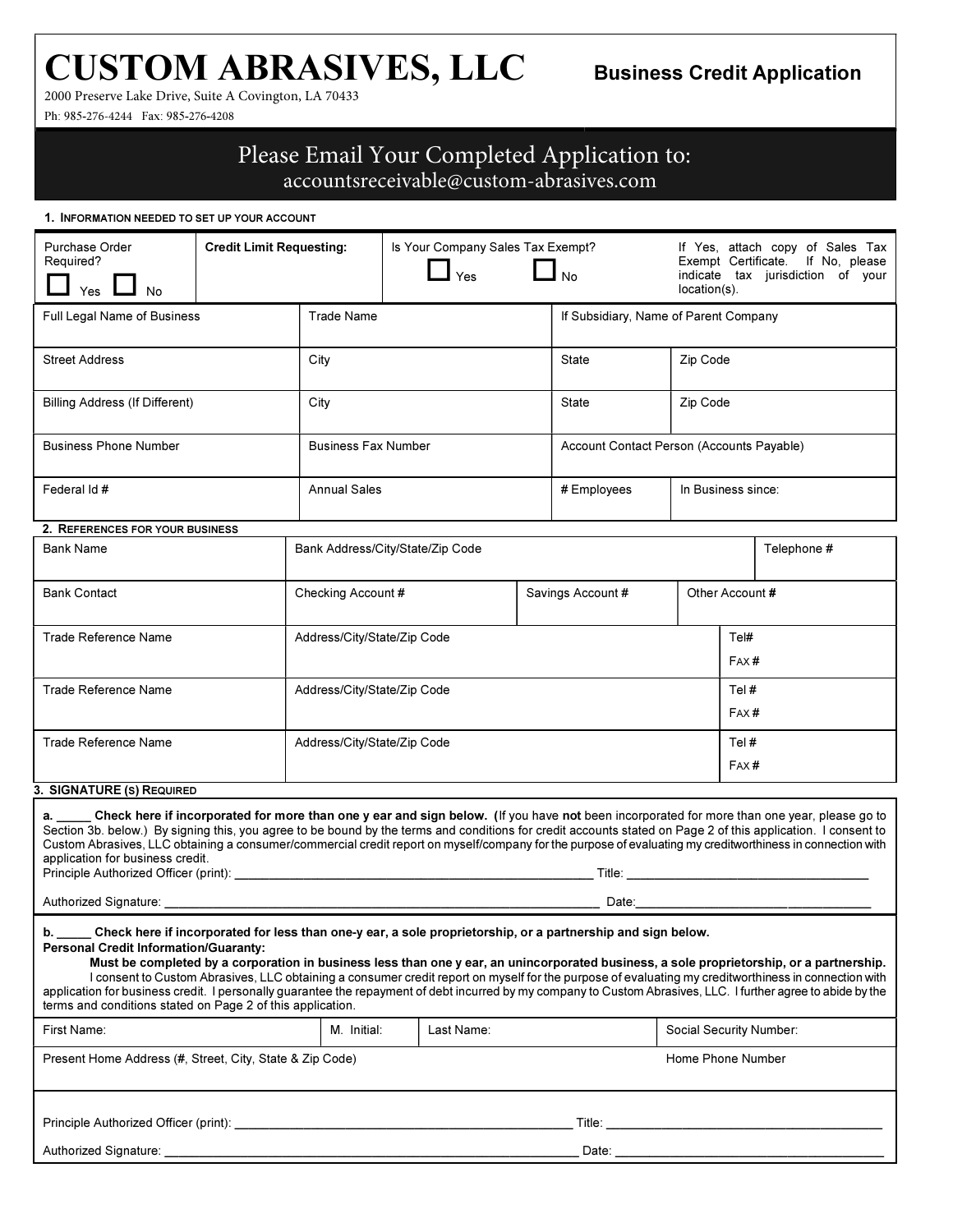Custom Abrasives, LLC Business Credit Application

en de la provincia de la provincia de la provincia de la provincia de la provincia de la provincia de la provi

## Business Credit Account Agreement - Terms and Conditions

- 1. Account Terms. Upon credit approval, a business credit account will be opened in your company's name with your acknowledgment that each purchase charged to the account constitutes a loan for business purposes to you by Custom Abrasives, LLC. All purchases charged to your account will be paid in full by 30 days from the date of the invoice, in accordance with the terms of sale as stated on the invoice.
- **2.** Acceptance of Agreement/Promise to Pay. The use of your account by you or anyone whom you authorize or permit to use the account means you accept this agreement. You agree to pay in U. S. Dollars for all purchases charged to this account. All checks must be drawn on funds on deposit in the U. S.
- 3. Non-Payment. You understand that all account purchases will require authorization. If your account is not paid according to the terms stated above, Custom Abrasives, LLC may, at our discretion, do either or all of the following:
	- (1) Withhold authorization of credit for any purchase,
	- (2) Withhold deliveries of material,
	- (3) Cancel the credit account, and
	- (4) Refer the account to a collection agency or attorney for collection.

If your account falls in default of terms, Custom Abrasives, LLC may apply all reasonable collection costs, including attorney fees and court costs.

- 4. Returned Check Charge. We will charge you a Returned Check Charge of \$30.00 for each check less than \$300 and \$15 + 5% of the check amount for each check of \$300 or more that is returned unpaid. Returned checks and the returned check charge must be paid with cash, certified check, or money order.
- 5. Credit Investigation and Reporting. We may verify your credit references and investigate your credit records. We also may report to credit reporting agencies and other creditors the status and payment history of your account, including any negative credit information. You also authorize us to investigate your personal credit history by obtaining consumer credit reports and making direct inquiries of businesses where you have accounts.
- 6. Governing Law. This agreement will be governed by the laws of the State of Louisiana.

### 7. Notice To You. READ THIS AGREEMENT BEFORE YOU USE YOUR ACCOUNT.

You agree to be bound by the terms and conditions of this agreement. You certify that the information contained in the application is true and correct as of this date and you understand that you may be asked to submit additional or updated financial information.